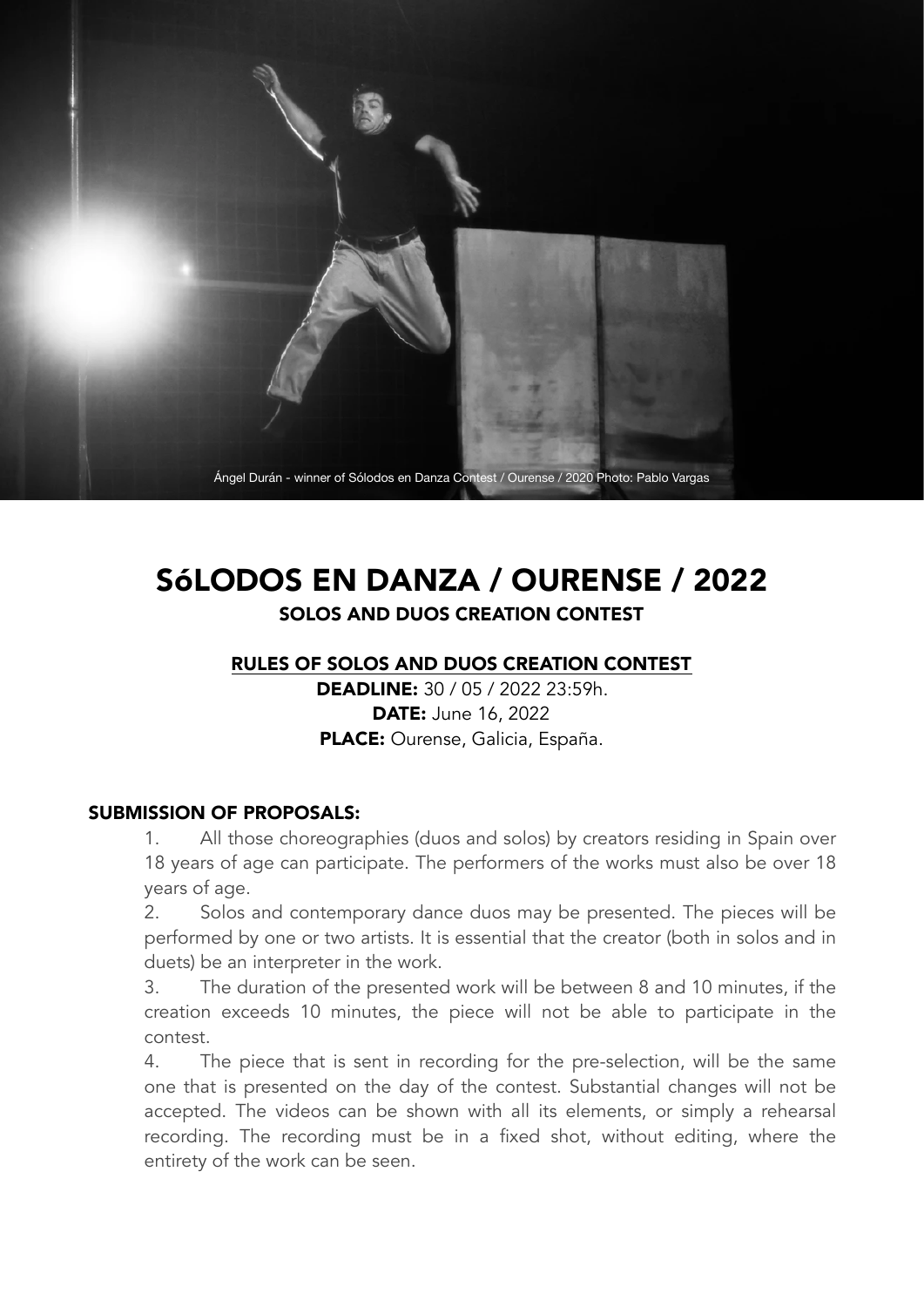5. SóLODOS EN DANZA / Ourense / 2022 It is celebrated in the street, in the city of Ourense. For the Contest there will only be sound equipment.

 6. The works that are presented must be flexible to be danced in the street or in the theater, indistinctly. The tour in Costa Rica takes place, mainly, in unconventional spaces, parks, squares, streets, schools.

 7. The same creator can present several works to the contest, in this case only one can be selected.

 8. There will be a video pre-selection of up to 4 duet and solo creations, which will be presented at SóLODOS EN DANZA / Ourense / 2022. The finalist artists must participate in all the activities scheduled by the organization on Thursday, June 16. They will have to be in Ourense on the afternoon of Wednesday, June 15 for relevant rehearsals.

9. Documents to submit your proposal:

 a/ Video of the Choreography: through a link to youtube, vimeo or another internet portal where videos can be uploaded and can be viewed publicly. The title of the video link will appear as follows: Title of the piece.............. / Name of the Creator................. .......

b/ You will also have to attach the following information by email:

 . Short text where you explain why you want to participate in SÓLODOS EN DANZA Ourense 2022.

. Title of the piece / Name of the creator

 . Small text about the work presented (maximum 5 lines and that we can publish) and link to the video.

· Nationality and age of the creator.

. Email and telephone contact.

 . Name and surname, age, ID number, province/city of residence and nationality of the interpreter(s).

. CVs of the Creator and performers. Maximum one page for each artist!!

All this information, video link and required info, will be sent to the following email address solodosendanza@gmail.com

 10. A team of professionals will evaluate the videos and select those that they consider appropriate. Monday, May 30, 2022 at 11:59 p.m. will be the last day to receive the proposals and the required documentation.

 11. On Friday, June 3, 2022, the selected works will be published on the website and social networks of Solodos En Danza. The organization will contact only those selected.

 12. SÓLODOS EN DANZA will not assume any expenses of the finalists (corresponding to transfers and trips), only SÓLODOS wwill assume the accommodation of the participating artists in the city of Ourense on days 15 and 16 in the Hostel that collaborates with the project. In addition, SÓLODOS will cover dinner on the 15th and meals on the 16th.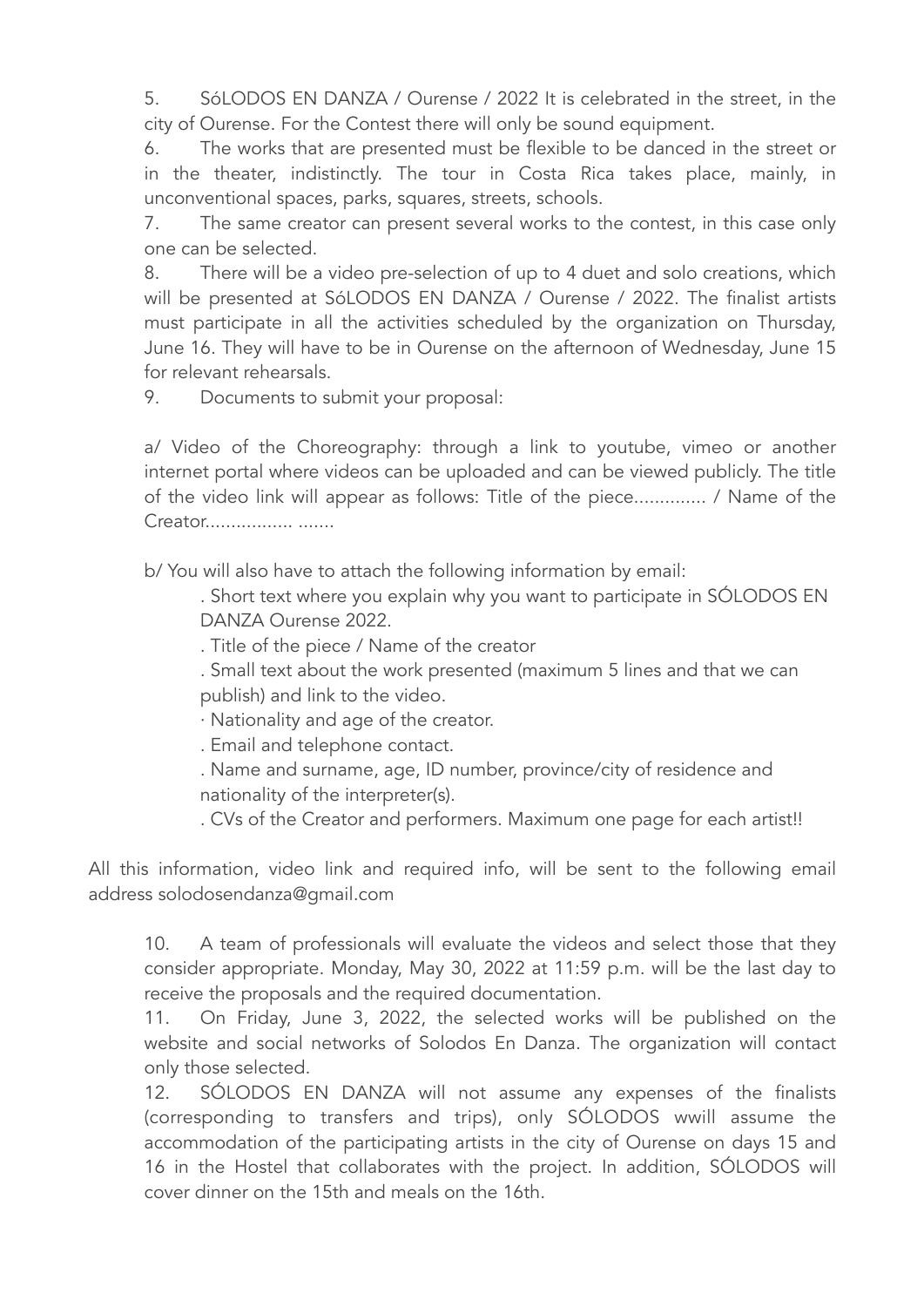13. All film material generated by SÓLODOS EN DANZA will be available to the organization. The organization reserves the right to keep all the material sent, including the works not selected for its historical archive; Likewise, the organization will be exempt from the rights of the images taken by the photographer of the organization, during the realization of the same. Local, regional, national television channels will be allowed to freely film the event for informational purposes only, no choreographer or performer may prevent the filming of the activities.

 14. Any other case not included in these rules will be resolved by the management of the Contest..

 15. Being selected in the contest implies acceptance of these rules. Failure to comply may leave the winning creation without a prize.

## CONTEXT IN WHICH SOLODOS EN DANZA IS CELEBRATED / OURENSE / 2022:

SÓLODOS EN DANZA is a Cultural Cooperation project, an artistic-social project that generates exchange and mobility between Ibero-American artists. It uses different collaboration strategies to build a cultural bridge between artists from two continents (America / Europe). It is a non-profit cultural cooperation project.

SÓLODOS EN DANZA is a space for collaboration and exchange between public and private institutions, festivals, social and cultural organizations and artists. The collaborations are carried out thanks to the efforts of the people involved in the different projects.

The platform offers scholarships, artistic residences, professional technical exchanges, coaching with academics specialized in performing arts, among others.

#### LINK VIDEO OF SóLODOS EN DANZA / COSTA RICA / 2021:

<https://vimeo.com/709487658>

#### LINK VIDEO OF SóLODOS EN DANZA / OURENSE / 2019:

[https://vimeo.com/381001588?embedded=true&source=vimeo\\_logo&owner=68784937](https://vimeo.com/381001588?embedded=true&source=vimeo_logo&owner=68784937)

## SÓLODOS EN DANZA / OURENSE / 2022 AWARD with TOUR to COSTA RICA:

The objectives of this award are to facilitate the mobility of young creators, promote meetings between Ibero-American stage professionals, create a space for the exchange of ideas and projects in a unique context such as SóLODOS EN DANZA / COSTA RICA / 2023.

SÓLODOS EN DANZA will award a work and its creator-performer or creators-performers, with a tour of different Costa Rican communities. In addition, the winner or winners will hold talks, workshops, and participate in different socio-cultural activities during the tour. It will also develop an artistic residency together with other Ibero-American colleagues in the Creation and Research space SóLODOS Costa Rica, the winning work will be part of the Ibero-American dance gala that will travel throughout the country. The winners will have meetings with the collaborators of the project, Universities, art schools, community cultural platforms, state and private Dance Schools, meetings with local artists. The winners will have free workshops and master classes with different international teachers.